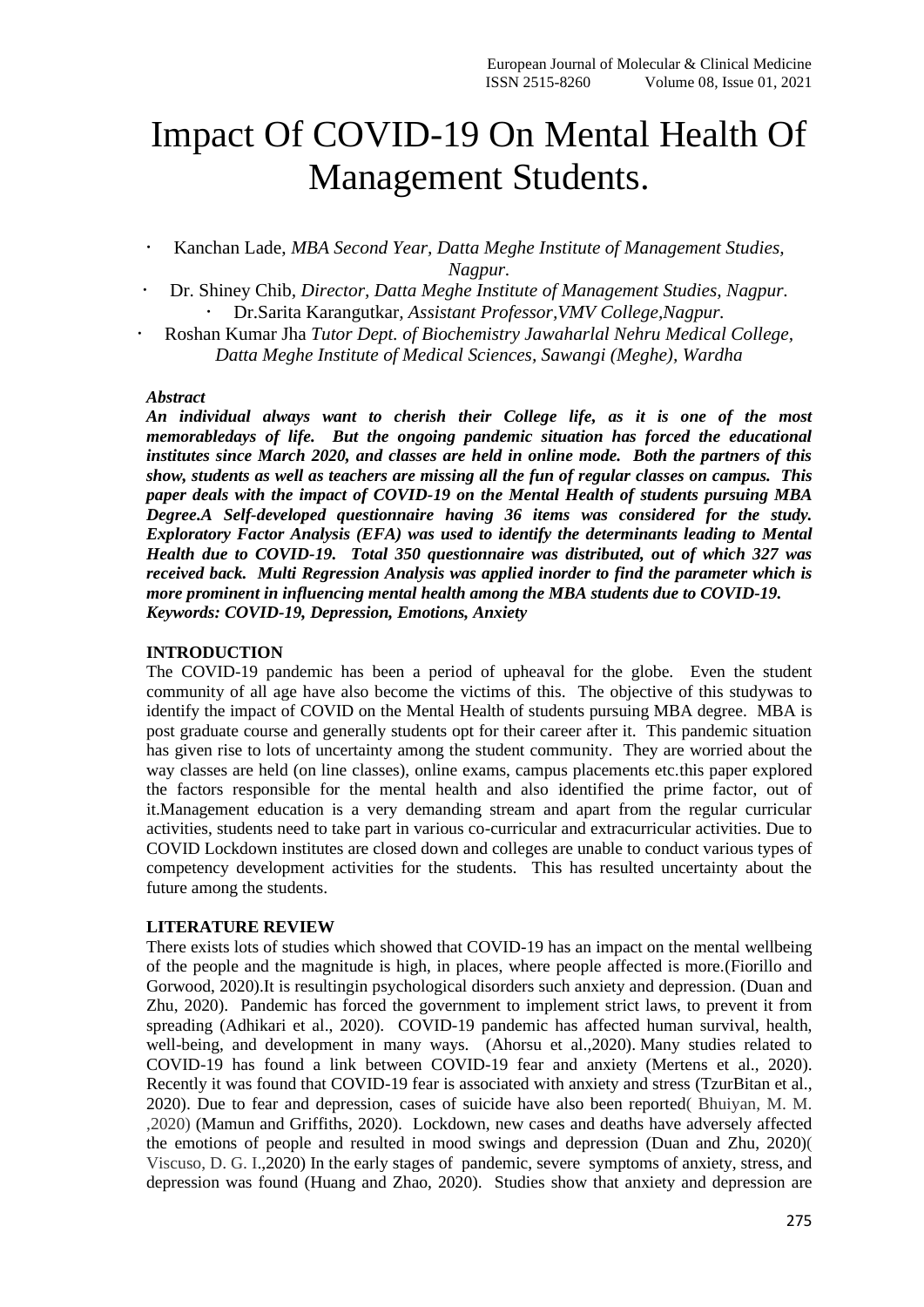closely linked [\(Díaz et al., 2012\)](https://www.frontiersin.org/articles/10.3389/fpsyg.2020.591797/full#ref14). People affected with COVID are also experiencing high level of fear and anxiety [\(Forbes et al., 2010\)](https://www.frontiersin.org/articles/10.3389/fpsyg.2020.591797/full#ref20). Studies has proved that Anxiety and depression are positively related and are the predictors of each other [\(Jansson-Fröjmark and Lindblom, 2008\)](https://www.frontiersin.org/articles/10.3389/fpsyg.2020.591797/full#ref29). According to some studies, mental health issues are more in students due to lockdown, as they are not able to mingle with their classmates and friends. [\(Chen et al., 2020;](https://www.frontiersin.org/articles/10.3389/fpsyg.2020.591797/full#ref10) [Mazza et al.,](https://www.frontiersin.org/articles/10.3389/fpsyg.2020.591797/full#ref36)  [2020;](https://www.frontiersin.org/articles/10.3389/fpsyg.2020.591797/full#ref36) [Santini et al., 2020\)](https://www.frontiersin.org/articles/10.3389/fpsyg.2020.591797/full#ref56).

# **RESEARCH METHODOLOGY**

Primary Data for this study is collected with questionnaire. It was classified in 2 parts. The first part was, demographic data and the second part was statements related to the impact of COVID-19 on the mental health of the respondents.Respondents were students pursuing M.B.A. Program.A total number of 350 questionnaires were distributed, out of which 327responses was received back.

# **OBJECTIVES OF THE STUDY**

Objective of the study was as follows:

- *To explore the factors influencing mental health among Management Students during the pandemic time.*
- *To identify the most prominent factor out of the emerged factor.*

# **PRIMARY DATA**

.

Questionnaire having 36 questions was used to collect the primary data.The questions are classified into demographic and non-demographic variables.

Number of demographic questions  $= 6$ 

Number of stress related questions  $= 30$ 

The survey was conducted on a sample size of 327 MBA students.Responses was measured with 5 point Likert Scale. Reliability test was conducted and value of. Cronbach's alpha was 0.969.

|            | Renadhity Statistics |
|------------|----------------------|
| Cronbach's | N of                 |
| Alpha      | Items                |
|            |                      |

# **Reliability Statistics**

## **STATISTICAL TOOLS USED FOR DATA ANALYSIS**

Statistical tools used for data analysis includes

- Factor Analysis : used to explore the factors.
- Demographic Analysis : used for demographic profiling.
- Multiple Regression Model: used to find the most prominent factor, among the explored factor. The statistical package used for data analysis was SPSS 21.

#### **DATA ANALYSIS**

Out of 327 respondents 56.88% was boys and 43.12 % were girls.56.88% were from first year and 44.22% from second year. In case of 56.23% respondents, both the parents are alive and in case of 43.73 % respondents either one parent or both the parents were not alive.43.33% were the eldest son/daughter of their parents, 34.86% were the middle son/daughter of their parents and 24.77% were the youngest son/daughter of their parents.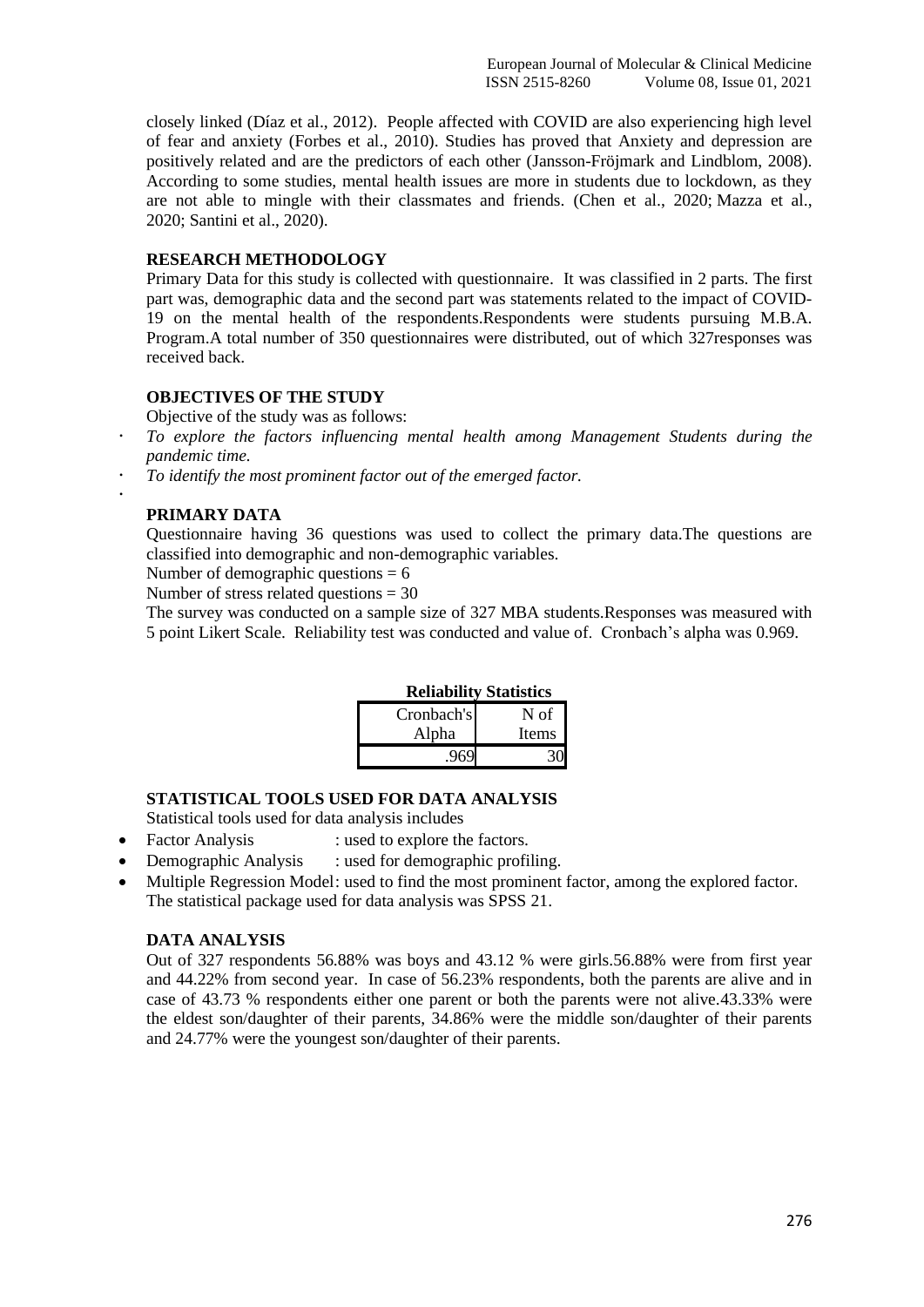| Variables and categories              | $N=3$<br>27 | %              |
|---------------------------------------|-------------|----------------|
| <b>Gender</b>                         |             |                |
| Male                                  | 186         | 56.8807<br>339 |
| Female                                | 141         | 43.1192<br>661 |
|                                       | 327         | 100%           |
| <b>Academic Year</b>                  |             |                |
| First Year                            | 183         | 55.9633<br>028 |
| Second Year                           | 144         | 44.0366<br>972 |
|                                       | 327         | 100%           |
| <b>Both Parents Alive</b>             |             |                |
| Yes                                   | 184         | 56.2691<br>131 |
| N <sub>o</sub>                        | 143         | 43.7308<br>869 |
|                                       | 327         | 100%           |
| Number of kid you are for the parents |             |                |
| Eldest                                | 142         | 43.4250<br>765 |
| Middle                                | 114         | 34.8623<br>853 |
| Youngest                              | 81          | 24.7706<br>422 |
|                                       | 337         | 100%           |
| <b>Residential Area</b>               |             |                |
| Rural                                 | 137         | 41.8960<br>245 |
| Urban                                 | 119         | 36.3914<br>373 |
| Semi-urban                            | 81          | 24.7706<br>422 |
|                                       | 337         | 100%           |
| <b>Health Issues</b>                  |             |                |
| Yes                                   | 101         | 30.88          |
| N <sub>o</sub>                        | 226         | 69.11          |
|                                       | 327         | 100%           |

# **Demographic characteristics of the Respondents**

41.90 % stay in rural area, 36.39 % from urban and 24.77 % from semi-urban area. 30.88% were having health issues and 69.11 % were not having any health issues.

## **RESULTS:**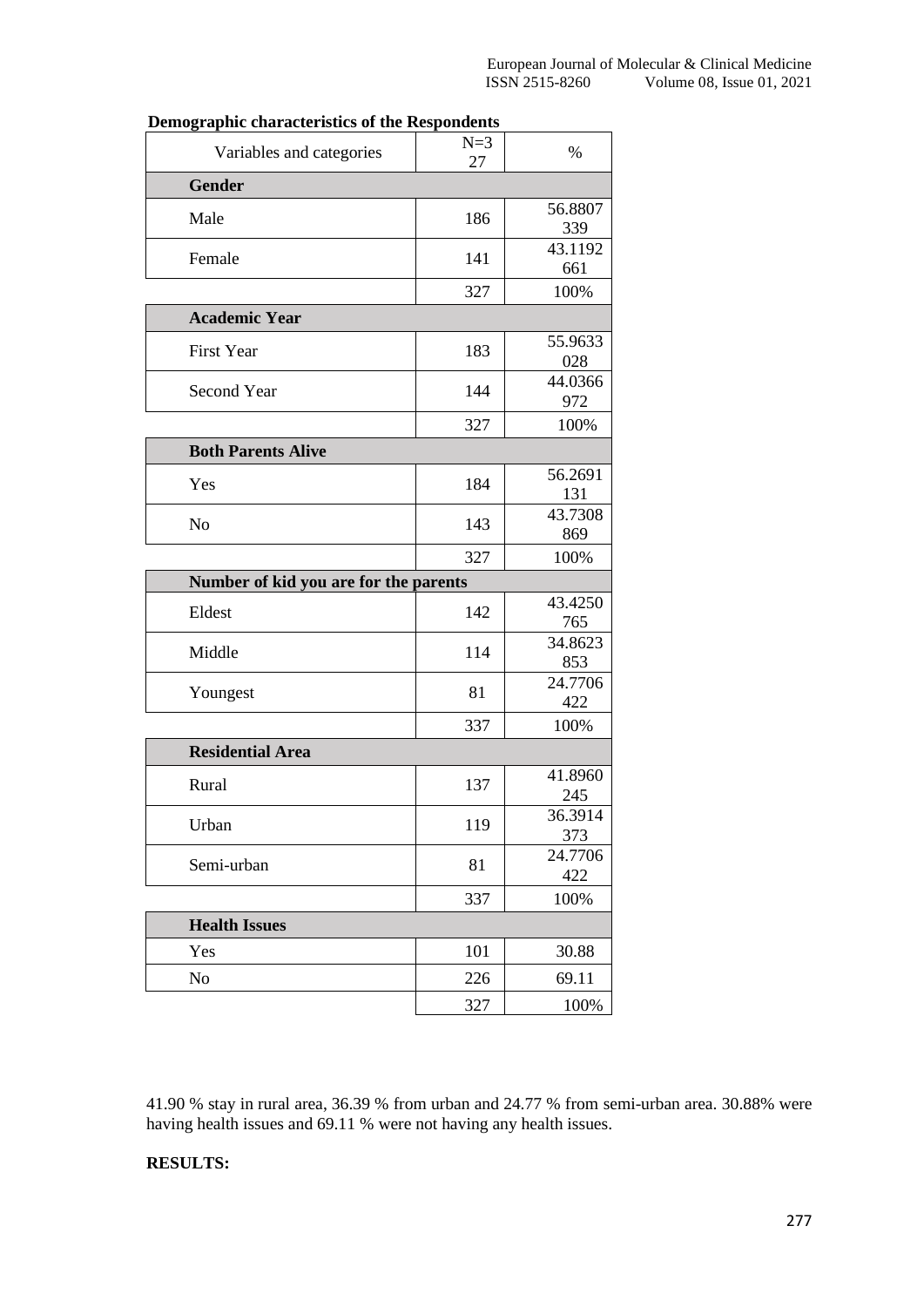Factor analysis was conducted in order to identify the factors that affect mental health among the management students.. Factors were identified using the Eigen value criteria that suggests extracting factors with Eigen value greater than 1.0 Principal Component Analysis and Varimax Rotation were considered for obtaining a component matrix. For confirming the adequacy and sphericity of the data set, Kaiser-Meyer-Olkin(KMO) and Bartlett's Test values were also obtained.

| <b>KMO and Bartlett's Test</b>                      |                    |              |  |  |
|-----------------------------------------------------|--------------------|--------------|--|--|
| Kaiser-Meyer-Olkin Measure of Sampling<br>Adequacy. |                    | .946         |  |  |
| Bartlett's Test of                                  | Approx. Chi-Square | 9598.<br>632 |  |  |
| Sphericity                                          | df                 | 435          |  |  |
|                                                     | Sig.               |              |  |  |

Kaiser-Meyer-Olkin(KMO) and Bartlett's Test value obtained is .946. Any value above .5 is acceptable. The value obtained is 0.946, which is above 0.5. Hence factor analysis can be done.

|                 | Communalities  |          |
|-----------------|----------------|----------|
|                 | Initia         | Extracti |
|                 | $\overline{1}$ | on       |
| <b>VAR00001</b> | 1.000          | .702     |
| <b>VAR00002</b> | 1.000          | .785     |
| <b>VAR00004</b> | 1.000          | .681     |
| <b>VAR00005</b> | 1.000          | .730     |
| <b>VAR00007</b> | 1.000          | .705     |
| <b>VAR00010</b> | 1.000          | .697     |
| VAR00011        | 1.000          | .634     |
| VAR00012        | 1.000          | .491     |
| VAR00013        | 1.000          | .696     |
| VAR00014        | 1.000          | .772     |
| VAR00015        | 1.000          | .762     |
| <b>VAR00016</b> | 1.000          | .825     |
| VAR00017        | 1.000          | .733     |
| <b>VAR00018</b> | 1.000          | .728     |
| VAR00019        | 1.000          | .799     |
| <b>VAR00021</b> | 1.000          | .854     |
| <b>VAR00022</b> | 1.000          | .802     |
| <b>VAR00024</b> | 1.000          | .781     |
| <b>VAR00025</b> | 1.000          | .773     |
| <b>VAR00026</b> | 1.000          | .766     |
| <b>VAR00027</b> | 1.000          | .567     |
| <b>VAR00028</b> | 1.000          | .728     |
| VAR00029        | 1.000          | .789     |
| <b>VAR00003</b> | 1.000          | .543     |
| <b>VAR00006</b> | 1.000          | .756     |
| <b>VAR00008</b> | 1.000          | .810     |
| <b>VAR00009</b> | 1.000          | .793     |
| <b>VAR00020</b> | 1.000          | .753     |
| VAR00023        | 1.000          | .749     |
| <b>VAR00030</b> | 1.000          | .781     |

# **Communalities**

Extraction Method: Principal Component Analysis.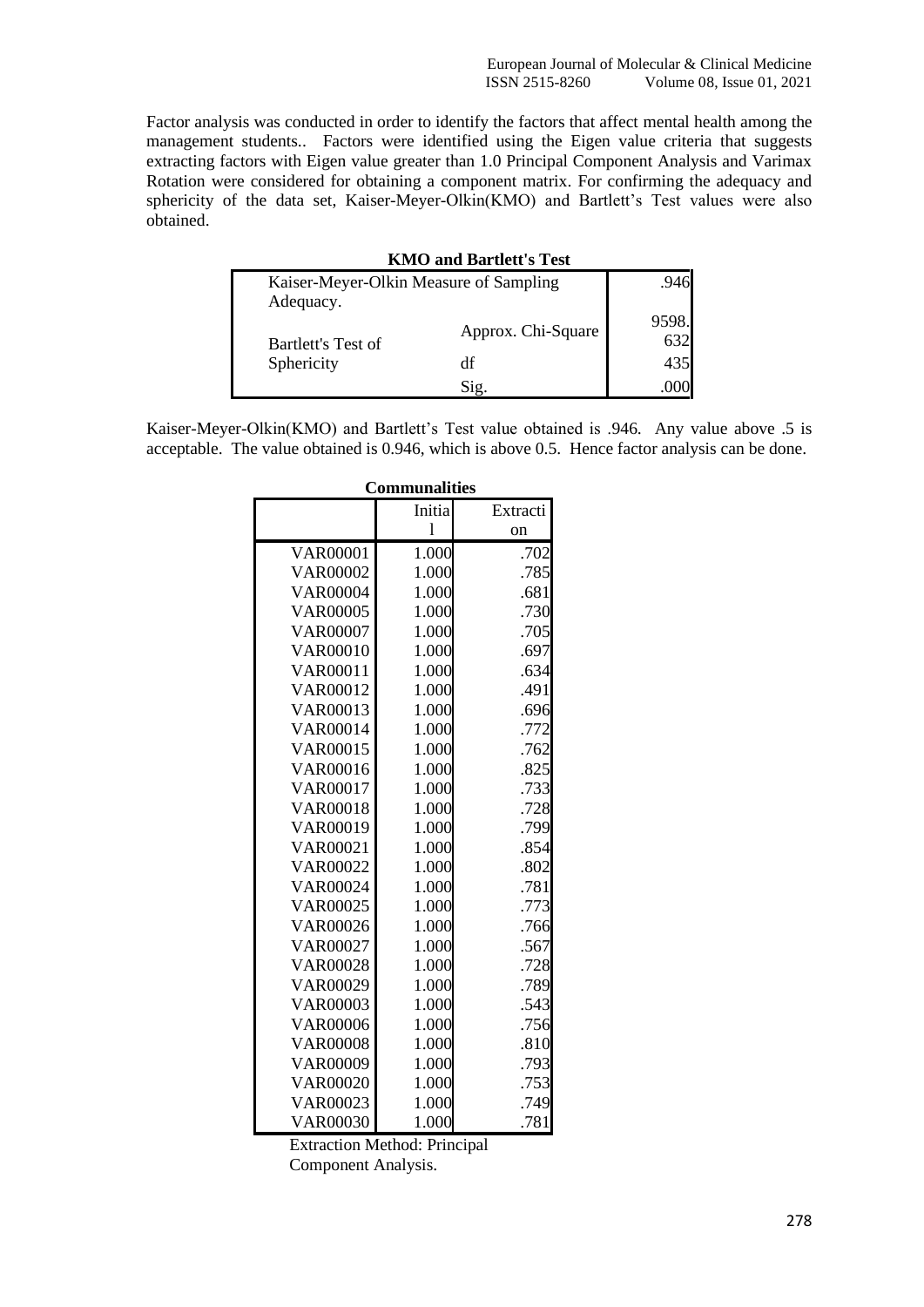Factor I explained 22.87% of total variance, Factor II explained 21.52%, Factor III explained 18.32 %, Factor IV explained 6.11% and Factor V explained 4.47%, respectively. Total variance explained by the convergence 36 statements into 5 factors is 73.29 %. These emerged 5 factors were able to explain 73.29% variance. So, there may be the possibility of presence more factors, which will explain the rest of the variance.

| Compo            |                                                       | <b>Initial Eigenvalues</b> |       | товаг у агнансе плрнание |                                                                                                    | <b>Extraction Sums of Squared</b> |                | Rotation Sums of        |       |
|------------------|-------------------------------------------------------|----------------------------|-------|--------------------------|----------------------------------------------------------------------------------------------------|-----------------------------------|----------------|-------------------------|-------|
| nent             |                                                       |                            |       |                          | Loadings                                                                                           |                                   |                | <b>Squared Loadings</b> |       |
|                  | T                                                     | $\%$ of                    | Cumul | Total                    | $\%$                                                                                               | Cumul                             | $\mathbf T$    | $\%$                    | Cumul |
|                  | ot                                                    | Varia                      | ative |                          | $% \left( \left( \mathcal{A},\mathcal{A}\right) \right) =\left( \mathcal{A},\mathcal{A}\right)$ of | ative                             | ot             | of                      | ative |
|                  | al                                                    | nce                        | $\%$  |                          | Vari                                                                                               | $\%$                              | al             | Vari                    | $\%$  |
|                  |                                                       |                            |       |                          | ance                                                                                               |                                   |                | ance                    |       |
|                  |                                                       | 54.59                      | 54.59 | 16.38                    | 54.5                                                                                               | 54.59                             | 6.             | 22.8                    | 22.87 |
| $\,1$            | 6                                                     |                            |       |                          |                                                                                                    |                                   | 8              |                         |       |
|                  | 8                                                     |                            |       |                          |                                                                                                    |                                   | 6              |                         |       |
|                  | 1                                                     | 5.82                       | 60.42 | 1.75                     | 5.82                                                                                               | 60.42                             | 6.             | 21.5                    | 44.39 |
| $\overline{2}$   |                                                       |                            |       |                          |                                                                                                    |                                   | 4              |                         |       |
|                  |                                                       |                            |       |                          |                                                                                                    |                                   | 6              |                         |       |
|                  |                                                       | 4.98                       | 65.39 | 1.49                     | 4.98                                                                                               | 65.39                             | 5.             | 18.3                    | 62.71 |
| $\mathfrak{Z}$   |                                                       |                            |       |                          |                                                                                                    |                                   | $\overline{4}$ |                         |       |
|                  | 9                                                     | 4.36                       | 69.75 | 1.31                     | 4.36                                                                                               | 69.75                             | 9<br>1.        | 6.11                    | 68.82 |
| $\overline{4}$   |                                                       |                            |       |                          |                                                                                                    |                                   | 8              |                         |       |
|                  |                                                       |                            |       |                          |                                                                                                    |                                   | 3              |                         |       |
|                  |                                                       | 3.53                       | 73.29 | 1.06                     | 3.53                                                                                               | 73.29                             | 1.             | 4.47                    | 73.29 |
| $\mathfrak s$    |                                                       |                            |       |                          |                                                                                                    |                                   | $\overline{3}$ |                         |       |
|                  | 6                                                     |                            |       |                          |                                                                                                    |                                   | $\overline{4}$ |                         |       |
| $\sqrt{6}$       | $\cdot$ <sup>8</sup> .                                | 2.96                       | 76.25 |                          |                                                                                                    |                                   |                |                         |       |
|                  | $\frac{9}{8}$                                         | 2.75                       | 78.99 |                          |                                                                                                    |                                   |                |                         |       |
| $\boldsymbol{7}$ | $\overline{3}$                                        |                            |       |                          |                                                                                                    |                                   |                |                         |       |
| $8\,$            | .6                                                    | 2.32                       | 81.32 |                          |                                                                                                    |                                   |                |                         |       |
|                  | 9                                                     |                            |       |                          |                                                                                                    |                                   |                |                         |       |
| 9                | $\overline{.5}$                                       | 1.95                       | 83.26 |                          |                                                                                                    |                                   |                |                         |       |
|                  | 8<br>.5                                               | 1.79                       | 85.05 |                          |                                                                                                    |                                   |                |                         |       |
| 10               | $\overline{4}$                                        |                            |       |                          |                                                                                                    |                                   |                |                         |       |
|                  | $\overline{a}$                                        | 1.63                       | 86.68 |                          |                                                                                                    |                                   |                |                         |       |
| $11\,$           | 9                                                     |                            |       |                          |                                                                                                    |                                   |                |                         |       |
| 12               | $\overline{\Lambda}$                                  | 1.37                       | 88.05 |                          |                                                                                                    |                                   |                |                         |       |
|                  | $\mathbf{1}$                                          |                            | 89.24 |                          |                                                                                                    |                                   |                |                         |       |
| 13               | $\cdot$ 3<br>6                                        | 1.19                       |       |                          |                                                                                                    |                                   |                |                         |       |
|                  |                                                       | 1.17                       | 90.42 |                          |                                                                                                    |                                   |                |                         |       |
| $14\,$           |                                                       |                            |       |                          |                                                                                                    |                                   |                |                         |       |
| 15               |                                                       | 1.06                       | 91.47 |                          |                                                                                                    |                                   |                |                         |       |
|                  |                                                       |                            |       |                          |                                                                                                    |                                   |                |                         |       |
| $16\,$           |                                                       | .96                        | 92.43 |                          |                                                                                                    |                                   |                |                         |       |
|                  |                                                       | .92                        | 93.35 |                          |                                                                                                    |                                   |                |                         |       |
| 17               | $\frac{3}{5}$<br>3<br>2<br>2<br>2<br>3<br>3<br>3<br>3 |                            |       |                          |                                                                                                    |                                   |                |                         |       |

**Total Variance Explained**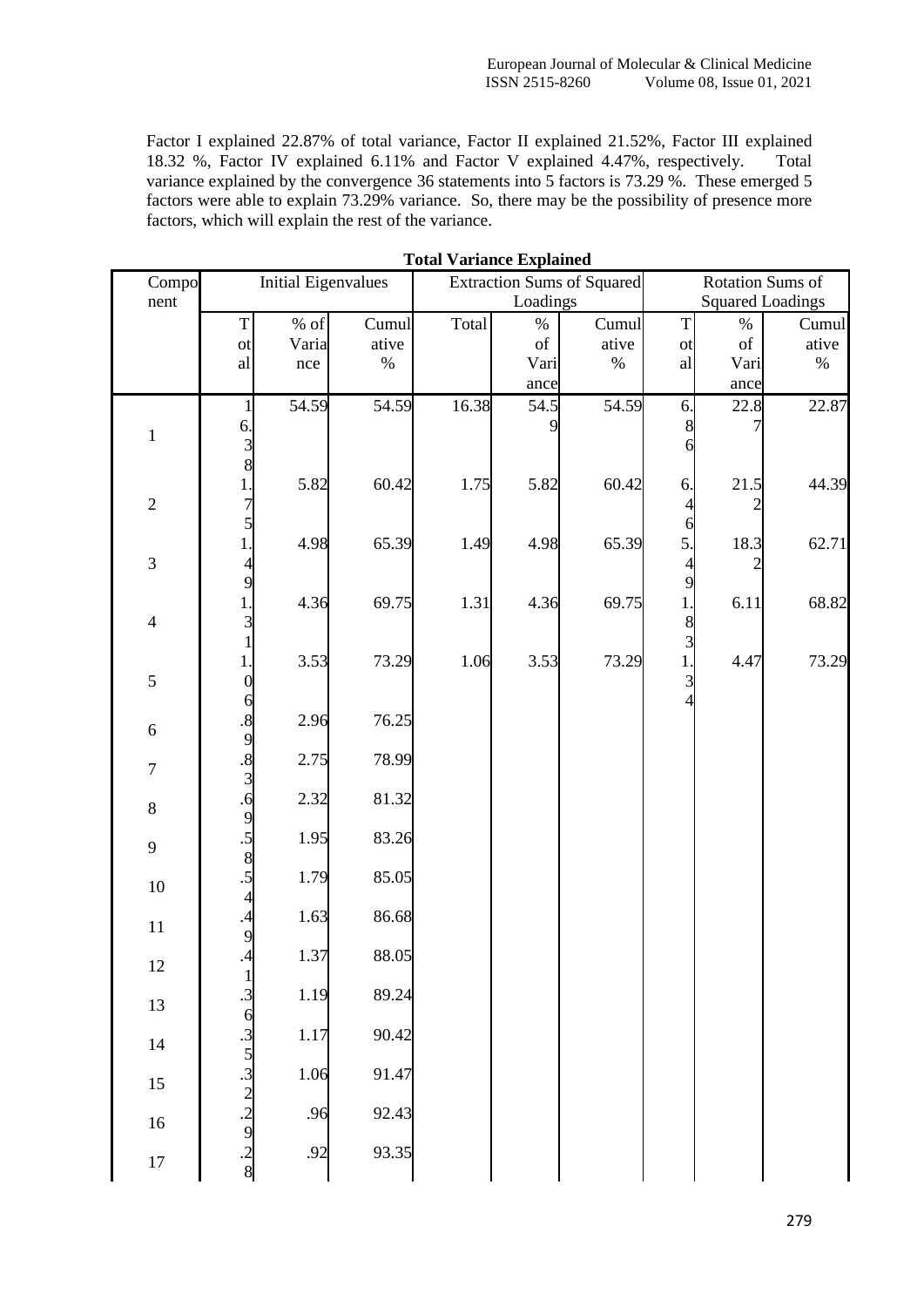| $18\,$ |                                                                                                                                                | .85 | 94.19       |  |  |  |
|--------|------------------------------------------------------------------------------------------------------------------------------------------------|-----|-------------|--|--|--|
| $19\,$ |                                                                                                                                                | .75 | 94.95       |  |  |  |
| $20\,$ |                                                                                                                                                | .74 | 95.69       |  |  |  |
| $21\,$ |                                                                                                                                                | .64 | 96.33       |  |  |  |
| $22\,$ | $\begin{array}{@{}c@{\hspace{1em}}c@{\hspace{1em}}c@{\hspace{1em}}}\n 2 & 5 \\ 5 & 2 & 3 \\ 2 & 1 & 2 \\ 1 & 9 & 1 \\ 8 & 1 & 8\n \end{array}$ | .59 | 96.93       |  |  |  |
| 23     | $\overline{.1}$                                                                                                                                | .54 | 97.47       |  |  |  |
| 24     | 6<br>$\cdot$ <sup>1</sup>                                                                                                                      | .47 | 97.94       |  |  |  |
| 25     | $\overline{4}$<br>$\cdot$ <sup>1</sup>                                                                                                         | .46 | 98.39       |  |  |  |
| $26\,$ | $\overline{\mathcal{A}}$                                                                                                                       | .44 | 98.83       |  |  |  |
| $27\,$ | $\begin{array}{c} .1 \\ 3 \\ .1 \end{array}$                                                                                                   | .36 | 99.19       |  |  |  |
| $28\,$ | $\mathbf{1}$                                                                                                                                   | .32 | 99.52       |  |  |  |
| 29     |                                                                                                                                                | .27 | 99.78       |  |  |  |
| $30\,$ | 0<br>9<br>0<br>8<br>0<br>7<br>7                                                                                                                | .22 | 100.00<br>0 |  |  |  |

Extraction Method: Principal Component Analysis.

30 items got converged into 5 factors and the total variance explained was 73.29 %. This percentage is acceptable. It means the 30items under study was able to explain 73.29% and still there are other components which contributes to student's mental health. Remaining 26.71 % includes the other components, which may be the scope of further study.

| Statem<br>ent No         | <b>Statements</b>                                          | Factor<br>loadin<br>g |
|--------------------------|------------------------------------------------------------|-----------------------|
|                          | <b>FACTOR-1: FAMILY PRESSURE</b>                           |                       |
| <b>VAR00</b><br>015      | My family environment is not supportive                    | .818                  |
| VAR <sub>00</sub><br>022 | I have health issues in my family                          | .795                  |
| VAR <sub>00</sub><br>005 | The unrealistic expectations of my parents stresses me out | .724                  |
| <b>VAR00</b><br>025      | I feel I am a burden for my family                         | .695                  |
| VAR <sub>00</sub><br>010 | I have family issues                                       | .694                  |
| VAR <sub>00</sub><br>018 | I am facing pressure from family for placement             | .670                  |
| VAR <sub>00</sub><br>023 | Financial issues at home disturbs me                       | .639                  |
| VAR <sub>00</sub><br>030 | We are facing financial problems due to Covid lockdown.    | .601                  |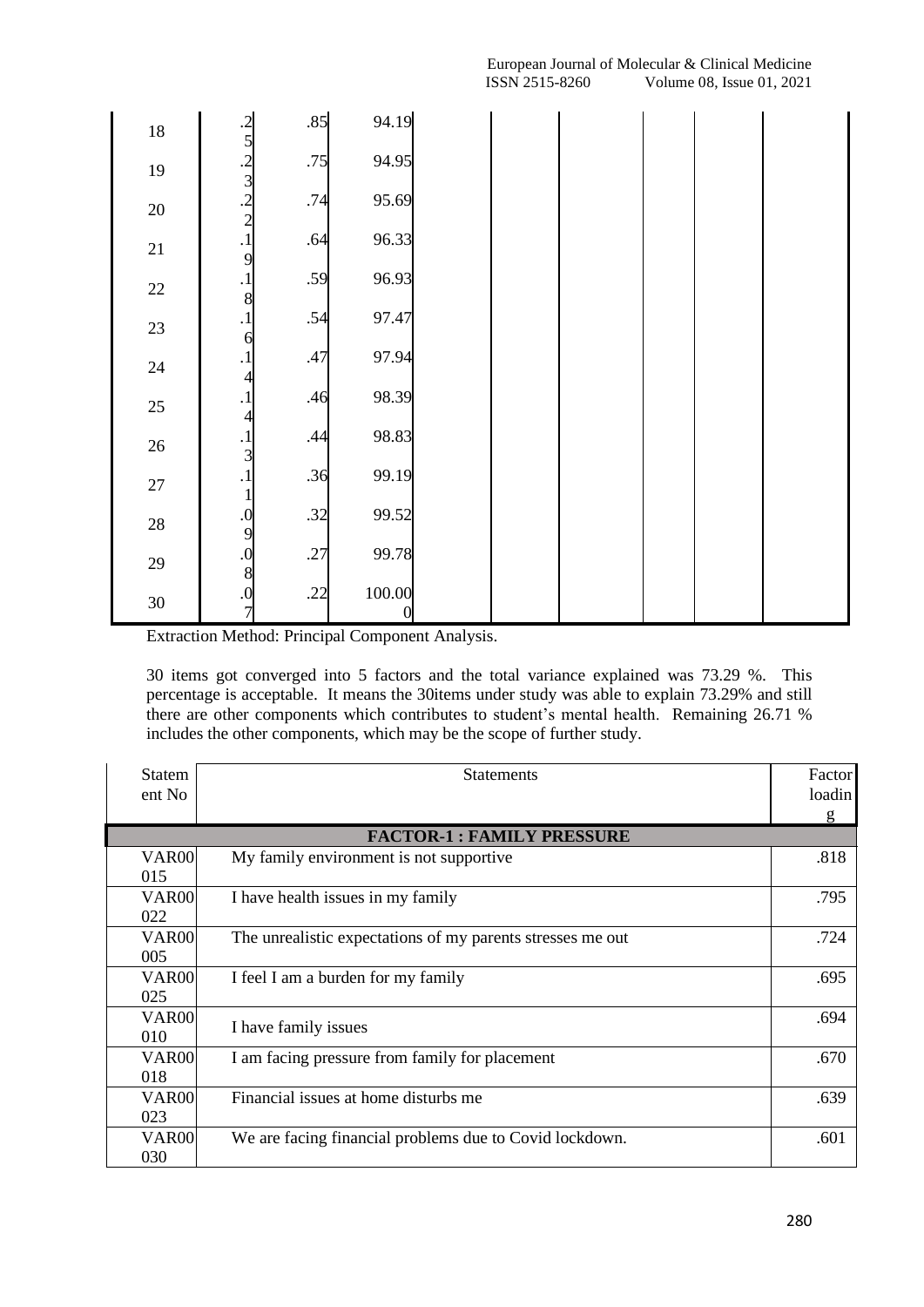| <b>VAR00</b>      | My family wants me to find a source of income                            | .592 |
|-------------------|--------------------------------------------------------------------------|------|
| 020               |                                                                          |      |
|                   | <b>FACTOR-2: ACADEMIC PERFORMANCE</b>                                    |      |
| <b>VAR00</b>      | Online classes will affect my performance                                | .744 |
| 011               |                                                                          |      |
| <b>VAR00</b>      | I am not happy with the online evaluation pattern.                       | .733 |
| 029               |                                                                          |      |
| <b>VAR00</b>      | Due to internet connectivity, my performance in exams are affected.      | .717 |
| 008               |                                                                          |      |
| <b>VAR00</b>      | I am very much tensed related to assignment & exams                      | .701 |
| 009               |                                                                          |      |
| <b>VAR00</b>      |                                                                          | .666 |
| 028               | I am afraid whether I will achieve my career goals                       |      |
| <b>VAR00</b>      | My teachers are critical of my academic performance                      | .658 |
| 021               |                                                                          |      |
| <b>VAR00</b>      |                                                                          | .612 |
| 017               | I am feeling very stressed thinking of the various academic activities.  |      |
| VAR00             |                                                                          | .587 |
| 014               | Assignment & submissions are too high                                    |      |
| <b>VAR00</b>      | Teachers have unrealistic expectations of me                             | .521 |
| 004               |                                                                          |      |
| <b>VAR00</b>      | Online exams are affecting my performance                                | .507 |
| 019               |                                                                          |      |
|                   | <b>FACTOR-3: FUTURE ANXIETY</b>                                          |      |
| <b>VAR00</b>      | I am worried about my placement                                          | .751 |
| 002               |                                                                          |      |
| <b>VAR00</b>      | I am uncertain about achievements of my career goal                      | .688 |
| 013               |                                                                          |      |
| <b>VAR00</b>      | Due to pandemic situation company won't come for campus placements.      | .683 |
| 016               |                                                                          |      |
| <b>VAR00</b>      | There is uncertainty about college schedules due to pandemic situations. | .643 |
| 006               |                                                                          |      |
| VAR00             | Conduct of Regular on campus classes are affecting our learning          | .639 |
| 024               |                                                                          |      |
| <b>VAR00</b>      | I am unable to plan my future goals due to covid lockdown                | .627 |
| 026               |                                                                          |      |
| VAR <sub>00</sub> | Uncertainty about future is inducing anxiety in me                       | .570 |
| 007               |                                                                          |      |
|                   | <b>FACTOR-4: ONLINE CLASS COMPATABLITY</b>                               |      |
| <b>VAR00</b>      | I am not comfortable in attending online classes.                        | .801 |
| 001               |                                                                          |      |
| <b>VAR00</b>      | Internet connectivity is affecting my learning through online class      | .521 |
| 003               |                                                                          |      |
|                   |                                                                          |      |
|                   | FACTOR- 5 : SELF MANAGEMENT                                              |      |
| <b>VAR00</b>      | I am finding difficulty in following routine.                            | .735 |
| 027               |                                                                          |      |
| <b>VAR00</b>      | I have time management issues                                            | .690 |
| 012               |                                                                          |      |

# **Component Transformation Matrix**

| Compon<br>ent |      |           |        |             |     |
|---------------|------|-----------|--------|-------------|-----|
|               | .604 | =റെ<br>⊿ں | $\sim$ | ۱Ω٠<br>Jo∠. | ∪−∠ |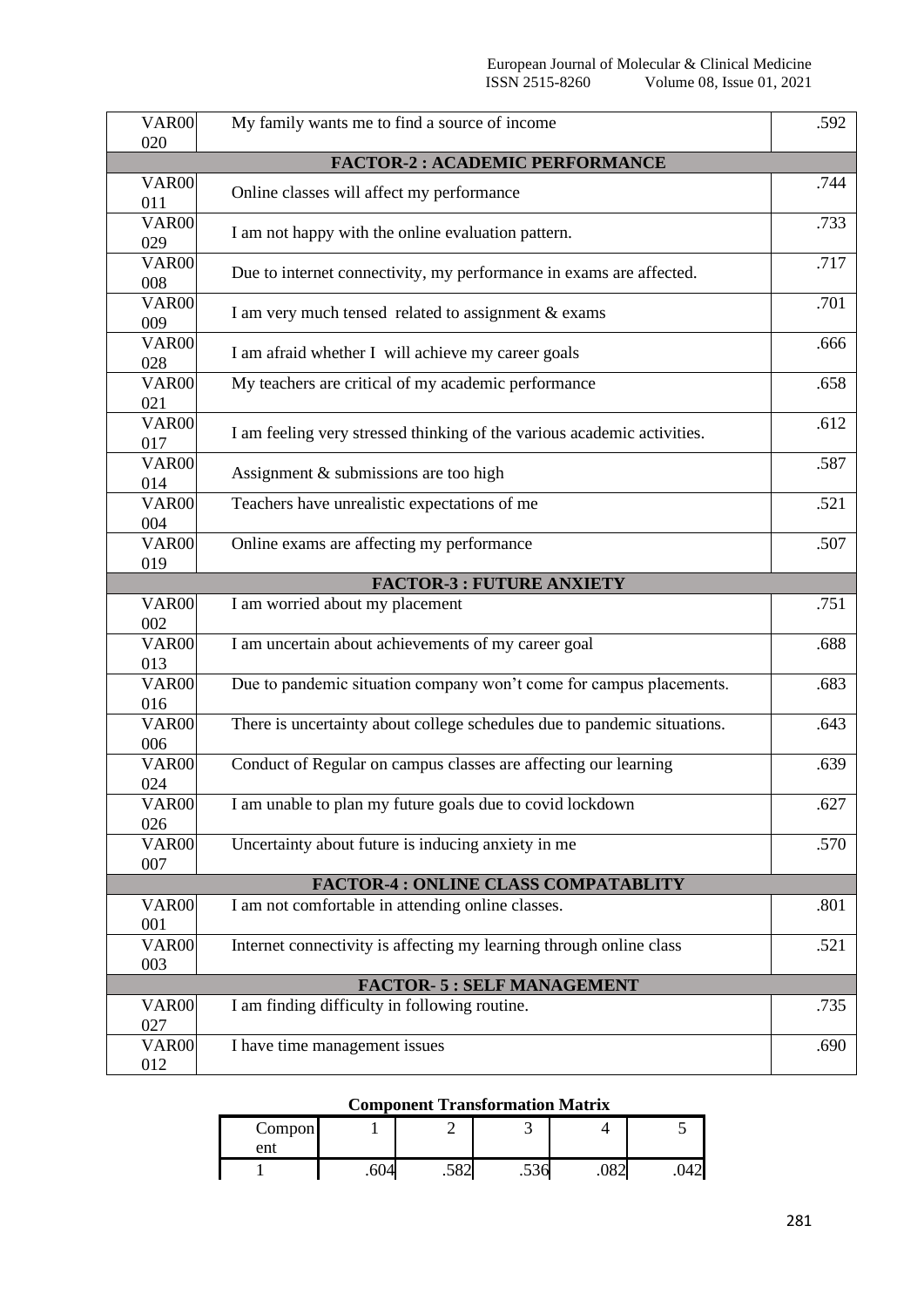| $-.011$ | $-.006$ | $-.125$ | .987 | $-.097$ |
|---------|---------|---------|------|---------|
| .687    | -.644   | $-.103$ | .022 | .320    |
| $-.167$ |         | $-.229$ | .060 | .906    |
| $-.368$ | $-.388$ | 706     |      | .258    |

Extraction Method: Principal Component Analysis.

Rotation Method: Varimax with Kaiser Normalization.

Study started with 30 items. In total 30 items were considered for study and the items were converged into 5 factors. Below table exhibits the factor convergence.

|            | No. of Items                |                            |
|------------|-----------------------------|----------------------------|
| Factor No. |                             | <b>Factor Name</b>         |
| Factor 1   | 9                           | Academic Performance       |
| Factor 2   | $\mathfrak{D}$              | Self-Management            |
| Factor 3   | 10                          | <b>Family Expectations</b> |
| Factor 4   |                             | <b>Future Anxiety</b>      |
|            | $\mathcal{D}_{\mathcal{L}}$ | <b>Online Class</b>        |
| Factor 5   |                             | Compatibility              |

Derived Model :

| Academic<br>Performance              | <i>Aanagemen</i>                    |
|--------------------------------------|-------------------------------------|
| Self-<br>Management                  | $\overline{CD}$ -19 $\overline{on}$ |
| Family<br>Expectations               | Šŭ                                  |
| Future<br>Anxiety                    | Stress among<br>mpact of            |
| <b>Online Class</b><br>Compatibility |                                     |

#### **Model Summary**

| Model | R Square | Adjusted R Square | Std. Error of the |
|-------|----------|-------------------|-------------------|
|       |          |                   | Estimate          |
|       | 441      | .432              | .38192            |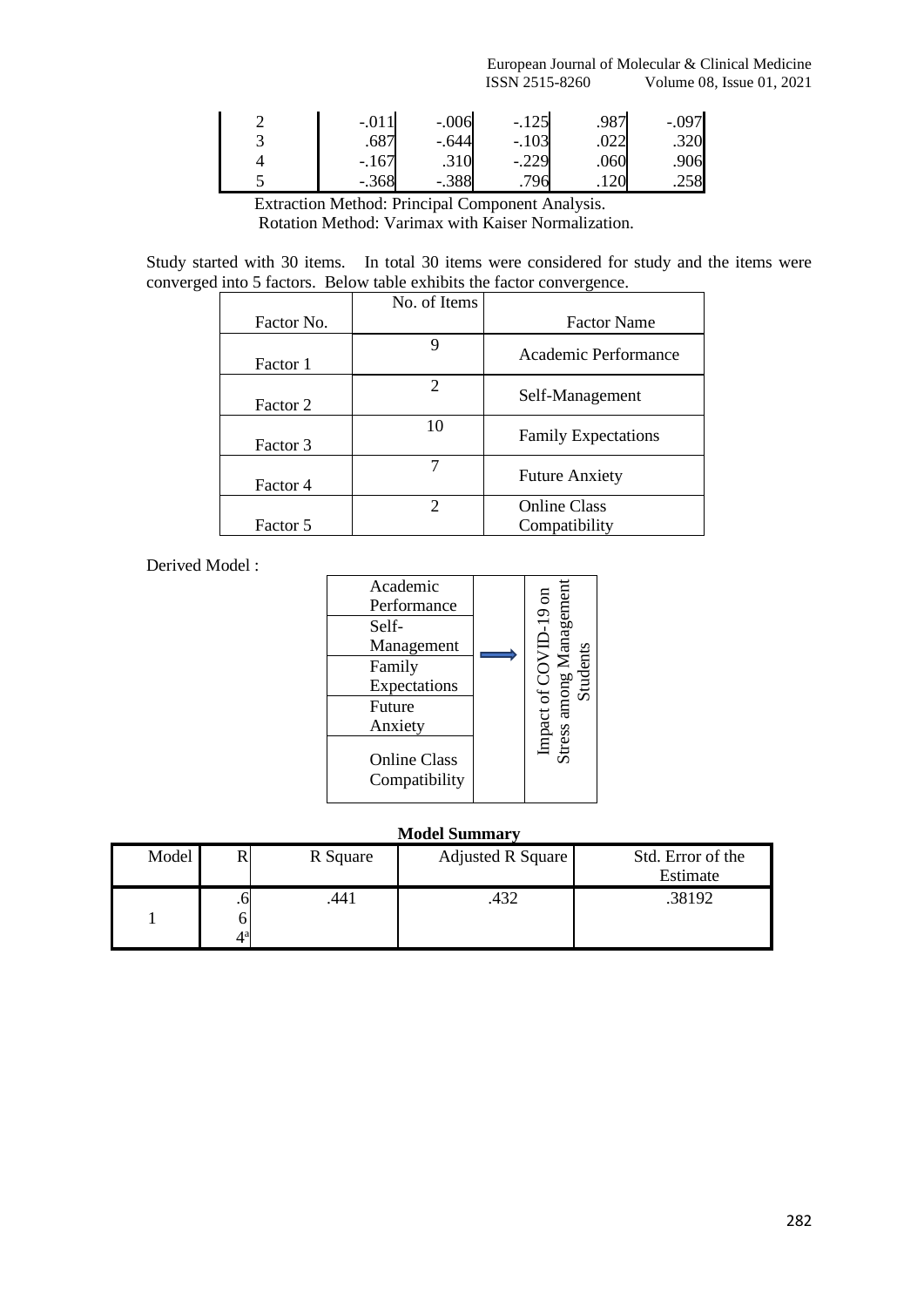a. Predictors: (Constant), Academic Performance, Family Expectations, Future Anxiety, Online Class Compatibility, Self-Management

Value of  $\mathbb{R}^2$  obtained was 0.441, which means, the derived factors namely academic performance, self-management, family expectation, future anxiety and online class compatibility are able to explain 44.1 % of the dependent variable 'MentalHealth'. All the above factors influence Respondent's Mental Health, as the significant the factors namely Family Expectation, Future Anxiety and online class compatibility value is less than 0.05. This study showed, factors like Academic Performance, Family Expectation and online class compatibility has a negative association with purchase intention. This means there exist an inverse relationship between them. Derived model proved 'Future Anxiety' has a positive association with Mental Health, and out of it 'Future Anxiety' plays the prominent role in deciding the Mental Health due to COVID-19 among the students Pursuing MBA Degree.

| <b>ANOVA</b> <sup>a</sup> |          |         |     |        |       |                   |  |  |  |  |
|---------------------------|----------|---------|-----|--------|-------|-------------------|--|--|--|--|
| Model                     |          | Sum of  | df  | Mean   | F     | Sig.              |  |  |  |  |
|                           |          | Squares |     | Square |       |                   |  |  |  |  |
|                           | Regressi | 36.909  |     | 7.382  | 50.60 | .000 <sup>b</sup> |  |  |  |  |
|                           | on       |         |     |        |       |                   |  |  |  |  |
|                           | Residual | 46.822  | 321 | .146   |       |                   |  |  |  |  |
|                           | Total    | 83.731  | 326 |        |       |                   |  |  |  |  |

a. Dependent Variable: Mental Health

b. Predictors: (Constant), Academic Performance, Family Expectations, Future Anxiety, Online Class Compatibility, Self-Management

| <b>Coefficients<sup>a</sup></b>      |                                |               |                                      |            |      |  |  |  |  |
|--------------------------------------|--------------------------------|---------------|--------------------------------------|------------|------|--|--|--|--|
| Model                                | Unstandardized<br>Coefficients |               | Standardiz<br>ed<br>Coefficien<br>ts | t          | Sig. |  |  |  |  |
|                                      | B                              | Std.<br>Error | <b>B</b> eta                         |            |      |  |  |  |  |
| (Constant)                           | 2.406                          | .220          |                                      | 10.92      | .000 |  |  |  |  |
| Academic Performance                 | $-.024$                        | .039          | $-.050$                              | $-.613$    | .540 |  |  |  |  |
| Self-Management                      | .042                           | .042          | .089                                 | 1.000      | .318 |  |  |  |  |
| <b>Family Expectations</b>           | $-.130$                        | .042          | $-.280$                              | 3.122      | .002 |  |  |  |  |
| <b>Future Anxiety</b>                | .704                           | .046          | .656                                 | 15.26<br>6 | .000 |  |  |  |  |
| <b>Online Class</b><br>Compatibility | $-.087$                        | .033          | $-.110$                              | 2.607      | .010 |  |  |  |  |

a. Dependent Variable: Mental Health

Significant values of parameters like Academic Performance and Self –Management are 0.540 and 0.318 respectively. This value is more than 0.05. Hence as per this study, both the parameters are not significant.

## **Predicted Model**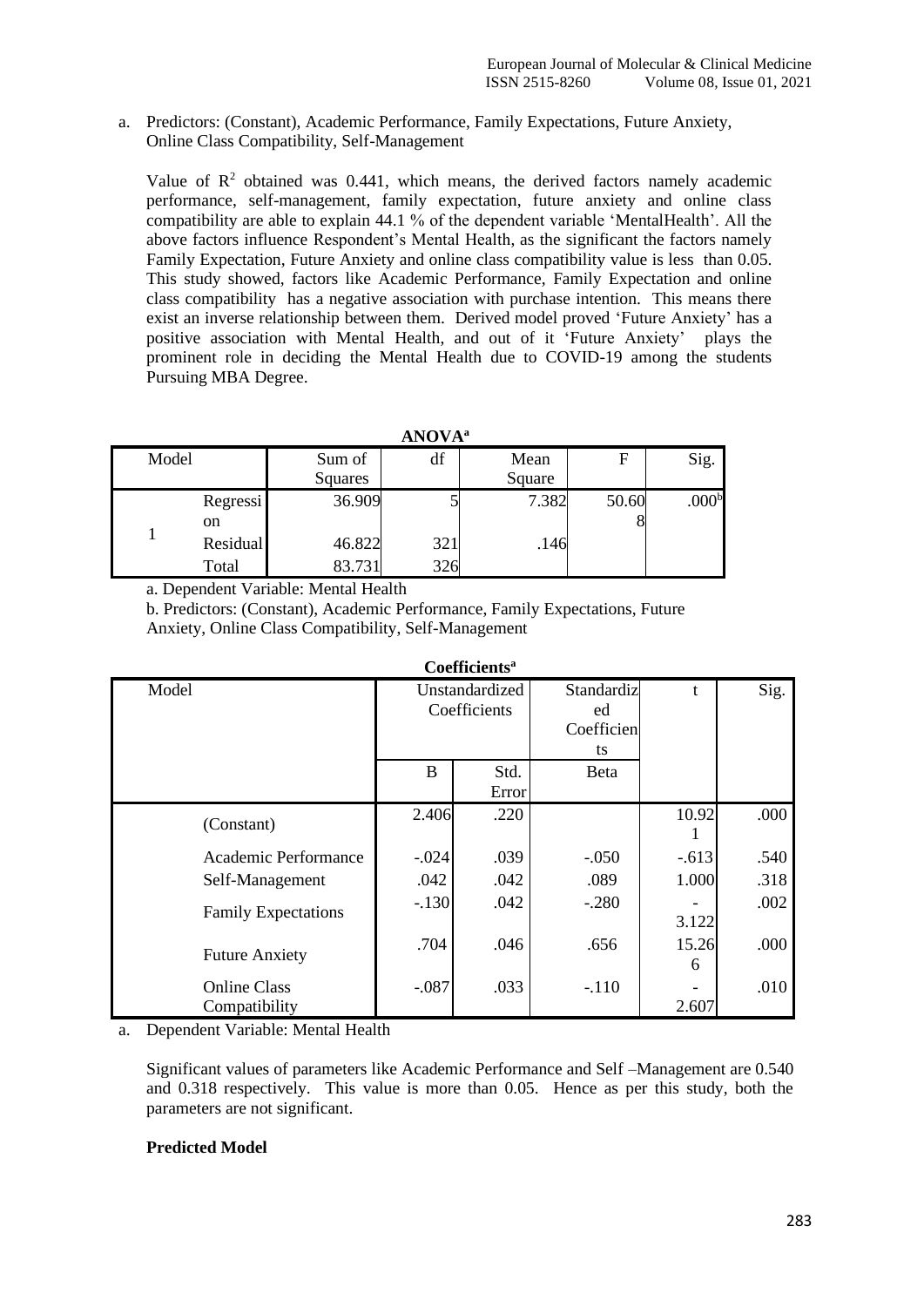Mental Health *= 2.406 – 0.024 (Academic Performance) +0.042 (Self-Management) -0.130 (Family Expectations) + 0.704 (Future Anxiety) – 0.087 (Online Class Compatibility) + error*

# **CONCLUSION:**

Study explored the determinants of Mental Health condition due to COVID, among the MBA students, using Exploratory Factor Analysis and it converged into 5 factors. The factors thus derived was named as *Academic Performance, Self-Management, Family Expectation, Future Anxiety and Online Class Compatibility.*Derived five factors together explained 73.29 % variance. Multiple Regression Model helped to the predict the influence of the identified factor and also helped to identify the most prominent factor. Most important emerged from this study was 'Future Anxiety' and its role was 70.4 %. 100. This study confirmed the fact that '*Future Anxiety*', plays a key role in deciding the Mental Health of MBA Students due to COVID-19.

# **REFERENCES:**

- Adhikari, S. P., Meng, S., Wu, Y. J., Mao, Y. P., Ye, R. X., Wang, Q. Z., et al. (2020). Epidemiology, causes, clinical manifestation and diagnosis, prevention and control of coronavirus disease (COVID-19) during the early outbreak period: a scoping review. *Infect. Dis. Poverty* 9, 1–12.
- Agolla, J. E. and Henry, O. (2009).An assessment of academic stress among undergraduate students: The case of University of Botswana, Edu. Res and Rev. Vol. 4 (2), pp. 063-070
- Agoston, A. M., and Rudolph, K. D. (2011). Transactional associations between youths' responses to peer stress and depression: the moderating roles of sex and stress exposure. *J. Abnorm. Child Psychol.* 39, 159–171.
- Ahorsu, D. K., Lin, C. Y., Imani, V., Saffari, M., Griffiths, M. D., and Pakpour, A. H. (2020). The Fear of COVID-19 Scale: development and initial validation. *Int. J. Ment. Heal. Addict.* 1–9.
- Viscuso, D. G. I., &Mangiapane, D. E. (2020). Pandemic Covid-19: Psychodynamic analysis of a global trauma. Clinical considerations pre \ post Lock down. *Journal of Medical Research and Health Sciences*, *3*(6).<https://doi.org/10.15520/jmrhs.v3i6.194>
- Chen, X., Zhang, S. X., Jahanshahi, A. A., Alvarez-Risco, A., Dai, H., Li, J., et al. (2020b). Belief in a COVID-19 conspiracy theory as a predictor of mental health and well-being of health care workers in Ecuador: cross-sectional survey study. *JMIR Public Health Surveill.* 6:e20737.
- Díaz, C. A., Quintana, G. R., and Vogel, E. H. (2012). Síntomas de depresión, ansiedad y estrés post-traumático en adolescentessietemesesdespuésdelterremoto del 27 de febrero de 2010 en Chile. *Ter. Psicol.* 30, 37–43.
- Duan, L., and Zhu, G. (2020). Psychological interventions for people affected by the COVID-19 epidemic. *Lancet Psychiatry* 7, 300–302
- Fiorillo, A., and Gorwood, P. (2020). The consequences of the COVID-19 pandemic on mental health and implications for clinical practice. *Eur. Psychiatry* 63:e32.
- Forbes, D., Parslow, R., Creamer, M., O'Donnell, M., Bryant, R., McFarlane, A., et al. (2010). A longitudinal analysis of posttraumatic stress disorder symptoms and their relationship with fear and anxious-misery disorders: implications for DSM-V. *J. Affect. Disord.* 127, 147–152.
- Bhuiyan, M. M. (2020). Perforation rate of appendicitis and negative appendectomies in children in Mankweng Hospital. *Journal of Medical Research and Health Sciences*, *3*(6), 991-995. <https://doi.org/10.15520/jmrhs.v3i6.205>
- Huang, Y., and Zhao, N. (2020). Generalized anxiety disorder, depressive symptoms and sleep quality during COVID-19 outbreak in China: a web-based cross-sectional survey. *Psychiatry Res.* 288:112954.
- Jacobson, N. C., and Newman, M. G. (2017). Anxiety and depression as bidirectional risk factors for one another: a meta-analysis of longitudinal studies. *Psychol. Bull.* 143, 1155–1200.
- Jansson-Fröjmark, M., and Lindblom, K. (2008). A bidirectional relationship between anxiety and depression, and insomnia? A prospective study in the general population. *J. Psychosom. Res.* 64, 443–449.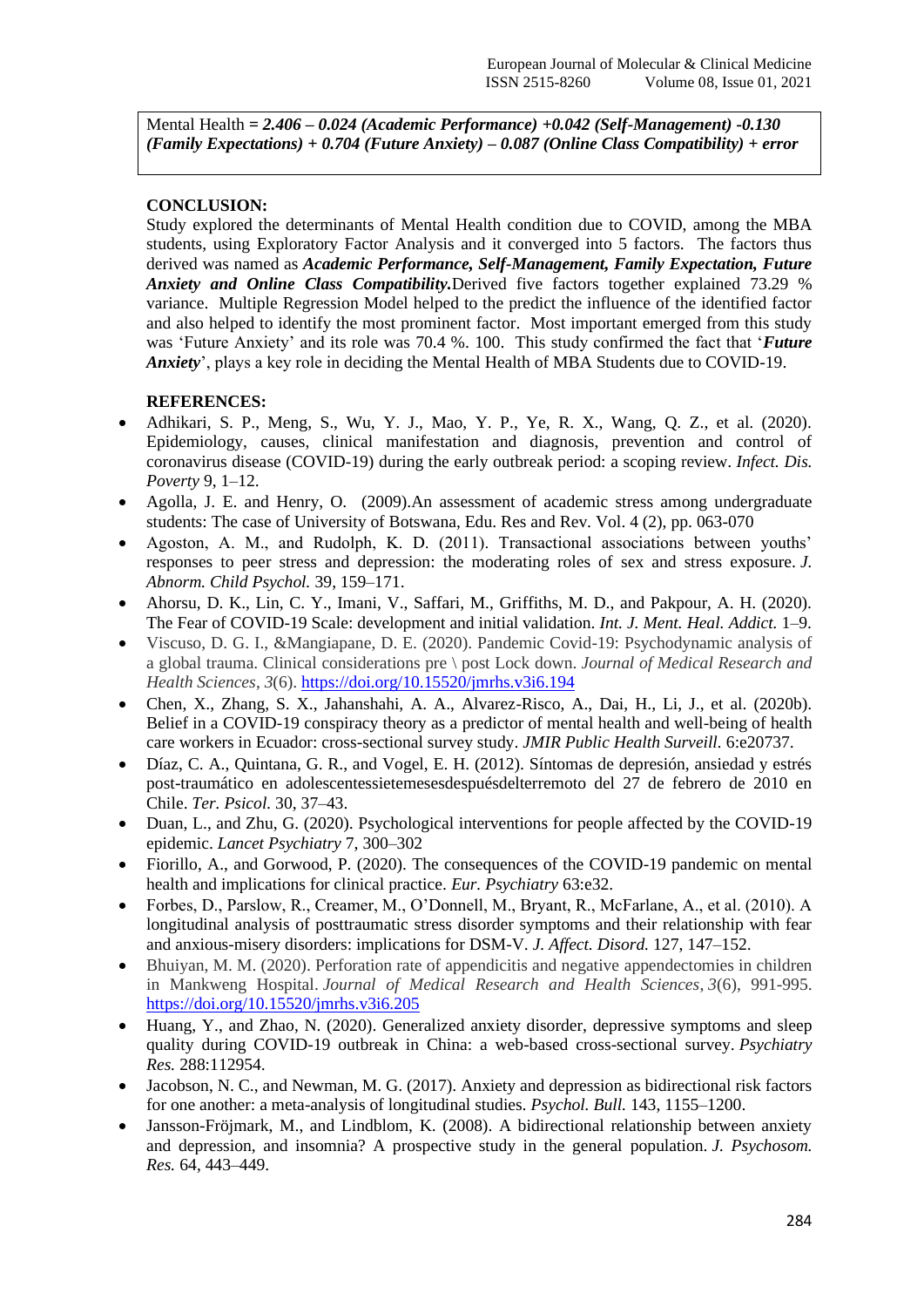- Mamun, M. A., and Griffiths, M. D. (2020). First COVID-19 suicide case in Bangladesh due to fear of COVID-19 and xenophobia: possible suicide prevention strategies. *Asian J. Psychiatr.* 51:102073.
- Mertens, G., Gerritsen, L., Duijndam, S., Salemink, E., and Engelhard, I. M. (2020). Fear of the coronavirus (COVID-19): predictors in an online study conducted in March 2020. *J. Anxiety Disord.* 74:102258.
- Pappa, S., Ntella, V., Giannakas, T., Giannakoulis, V. G., Papoutsi, E., and Katsaounou, P. (2020). Prevalence of depression, anxiety, and insomnia among healthcare workers during the COVID-19 pandemic: a systematic review and meta-analysis. *Brain Behav. Immun.* 88, 901– 907.
- Reznik, A., Gritsenko, V., Konstantinov, V., Khamenka, N., and Isralowitz, R. (2020). COVID-19 fear in Eastern Europe: validation of the Fear of COVID-19 Scale. *Int. J. Ment. Heal. Addict.* 1–6.
- Santini, Z. I., Jose, P. E., York Cornwell, E., Koyanagi, A., Nielsen, L., Hinrichsen, C., et al. (2020). Social disconnectedness, perceived isolation, and symptoms of depression and anxiety among older Americans (NSHAP): a longitudinal mediation analysis. *Lancet Public Health* 5, 62–70.
- Slavich, G. M., and Irwin, M. R. (2014). From stress to inflammation and major depressive disorder: a social signal transduction theory of depression. *Psychol. Bull.* 140, 774–815.
- TzurBitan, D., Grossman-Giron, A., Bloch, Y., Mayer, Y., Shiffman, N., and Mendlovic, S. (2020). Fear of COVID-19 Scale: psychometric characteristics, reliability and validity in the Israeli population. *Psychiatry Res.* 289:113100.
- Khatib, M.N., S. Gaidhane, M. Khatib, M. Ahmed, A. Gaidhane, and Z.Q. Syed. "SARS-CoV and SARS-CoV-2: Similar Viruses with Different Trajectories." WutanHuatanJisuanJishu 16, no. 5 (2020): 544–48.
- Philip, M., C.C. Mahakalka, M.N. Kapl, S. Kshirsagar, and A. Shukla. "Mental and Behavioral Changes during COVID 19 Pandemic and How to Deal with It." Journal of Critical Reviews 7, no. 8 (2020): 1105–12. [https://doi.org/10.31838/jcr.07.08.233.](https://doi.org/10.31838/jcr.07.08.233)
- Spoorthy, M.S. "Mental Health Problems Faced by Healthcare Workers Due to the COVID-19 Pandemic–A Review." Asian Journal of Psychiatry 51 (2020). [https://doi.org/10.1016/j.ajp.2020.102119.](https://doi.org/10.1016/j.ajp.2020.102119)
- Aryal, N., P.R. Regmi, E. van Teijlingen, P. Simkhada, and P. Mahat. "Adolescents Left behind by Migrant Workers: A Call for Community-Based Mental Health Interventions in Nepal." WHO South-East Asia Journal of Public Health 8, no. 1 (2019): 38–41. [https://doi.org/10.4103/2224-3151.255348.](https://doi.org/10.4103/2224-3151.255348)
- Aryal, N., P.R. Regmi, E. van Teijlingen, S. Trenoweth, P. Adhikary, and P. Simkhada. "The Impact of Spousal Migration on the Mental Health of Nepali Women: A Cross-Sectional Study." International Journal of Environmental Research and Public Health 17, no. 4 (2020). [https://doi.org/10.3390/ijerph17041292.](https://doi.org/10.3390/ijerph17041292)
- Behere, P.B., A.B. Nagdive, A.P. Behere, R. Yadav, and R. Fernandes. "Innovation in Community Psychiatry for the Delivery of Mental Health Services: The Sawangi Model." Journal of Neurosciences in Rural Practice 11, no. 4 (2020): 593–96. [https://doi.org/10.1055/s-](https://doi.org/10.1055/s-0040-1715543)[0040-1715543.](https://doi.org/10.1055/s-0040-1715543)
- Ni LuhPutriSantje, S.L.Sangar (2018) The Model Development of Makeup Learning For Early Mentally Disabled Children in The Extraordinary Kindergarten North Sulawesi International Journal Of Scientific Research And Education.06,07 (July-18) 7980-85
- WiworoHaryani, Nova Winta, DwiEniPurwati (2018) Correlation of Pregnancy Stage And Gingiva Status of Pregnant Woman Who Visited RsudLebong-Bengkulu
- Thankamony, D. H., S, H., &Venkitachalam, D. R. G. (2019). Diagnostic Value of Upper Lip Bite Test combined with Hyomental Distance Ratio in assessing the airway. Journal of Current Medical Research and Opinion, 2(12), 383–387[. https://doi.org/10.15520/jcmro.v2i12.241](https://doi.org/10.15520/jcmro.v2i12.241)
- Gawai, J., and V. Tendolkar. "Perception of Mental Health Problems and Coping Strategies among Rural Women Living in Vidarbha Region." Journal of Datta Meghe Institute of Medical